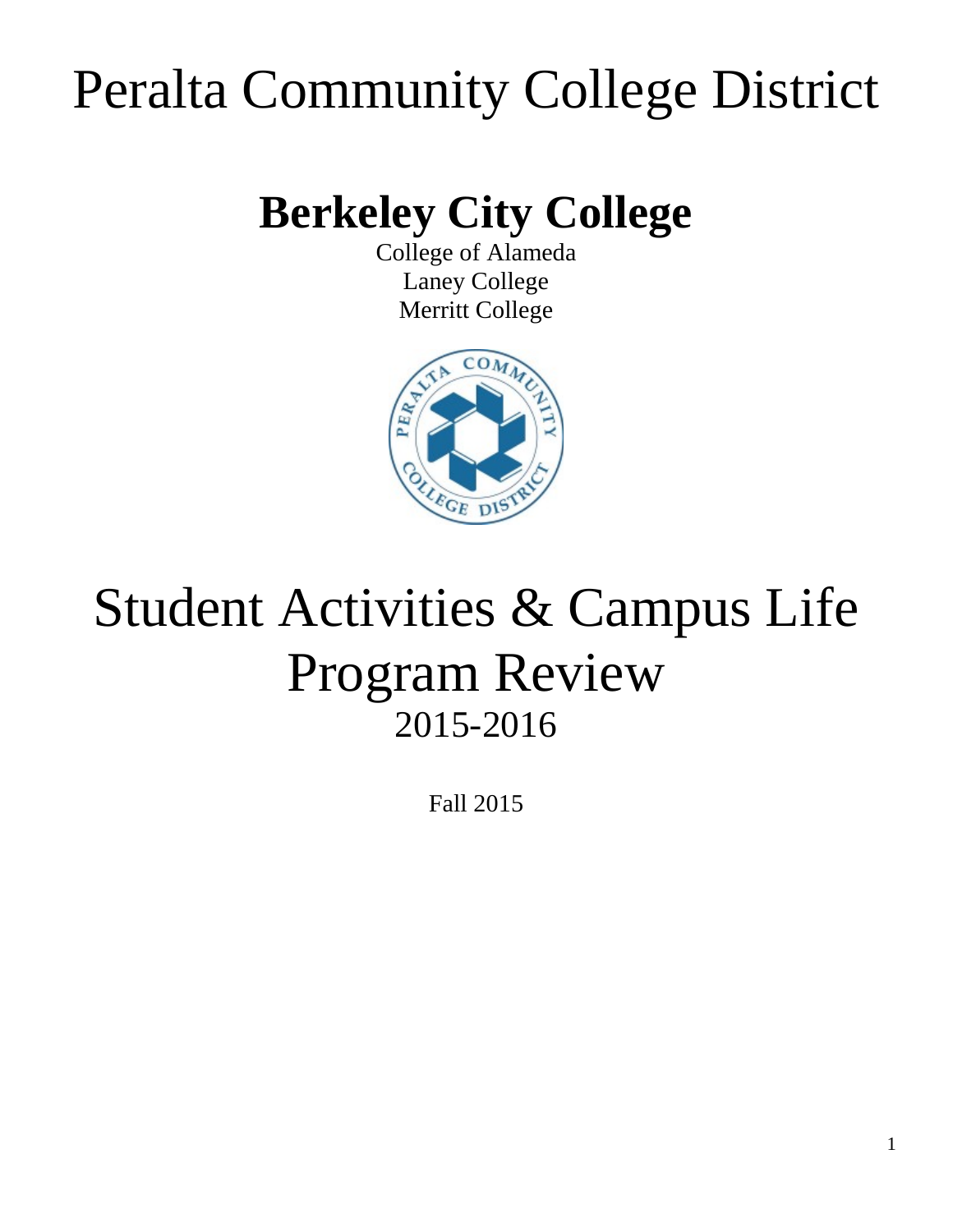## The Non-Instructional Department, Program or Administrative Unit Program Review Report

**1. College:** Berkeley City College  **Department, Program or Administrative Unit:** Student Activities & Campus Life  **Date:** October 29, 2015  **Members of the Department, Program or Administrative Unit Program Review Team:** Paula Coil, Interim Director  **Members of the Validation Team:** Diana Bajrami, Interim Vice President of Student Services

**\_\_\_\_\_\_\_\_\_\_\_\_\_\_\_\_\_\_\_\_\_\_\_\_\_\_\_\_\_\_\_\_\_\_\_\_\_\_\_\_\_\_\_\_\_\_\_\_\_\_\_\_\_\_\_\_\_\_\_\_\_\_\_\_\_\_\_\_\_\_\_\_\_\_\_\_\_\_**

**2. Narrative Description:** The Mission of the **Office of Student Activities & Campus Life (SACL)** is to provide and support quality student life services with an appreciation for diversity by empowering students to achieve their academic, career, and personal goals. Through the promotion of opportunities and experiences beyond the classroom that encourage learning and student success on campus, SACL provides a link between students' classroom experiences to activities outside of the classroom:

- To provide learning experiences that stimulates and encourages social, cultural, intellectual and recreational interactions.
- To encourage services, programs and events to educate, advocate, entertain and challenge our students.

Student Activities & Campus Life provides students the necessary tools and resources for their individual and student organization success as well as supports student advocacy efforts. SACL exists to create a unique student life experience exclusive to Berkeley City College.

We strive to provide a welcoming campus environment that supports student recruitment, retention and the successful achievement of academic and career goals. We oversee and assist in developing activities, events and programs designed for the social, cultural, educational and leadership development of students.

In alignment with the Berkeley City College mission statement, the Office of Student Activities & Campus Life works to have all BCC students understand their power to transform their lives. We support the wider campus community to embrace the six factors for success identified by the RP Group, and encourage students to reflect on their leadership in terms of being directed, focused, nurtured, engaged, connected, and valued.

SACL encompasses several areas on campus: the Student Ambassador Program, Campus Safety Aides, Associated Students of Berkeley City College (ASBCC), campus activity scheduling and coordination, digital signage, community partnerships, and outreach and retention.

\_\_\_\_\_\_\_\_\_\_\_\_\_\_\_\_\_\_\_\_\_\_\_\_\_\_\_\_\_\_\_\_\_\_\_\_\_\_\_\_\_\_\_\_\_\_\_\_\_\_\_\_\_\_\_\_\_\_\_\_\_\_\_\_\_\_\_\_\_\_\_\_\_\_\_\_\_\_

**3. Organizational Chart:** Please see the organizational chart below. The Office of Student Activities & Campus Life works in collaboration with many if not all other support services, programs, and administrative units on campus. Through the Student Ambassador program, SACL is connected with several areas of student services, the office of instruction, and the business office as the ambassadors serve a vital role in orienting new and returning students to campus resources, and assist student navigation of the enrollment and registration processes.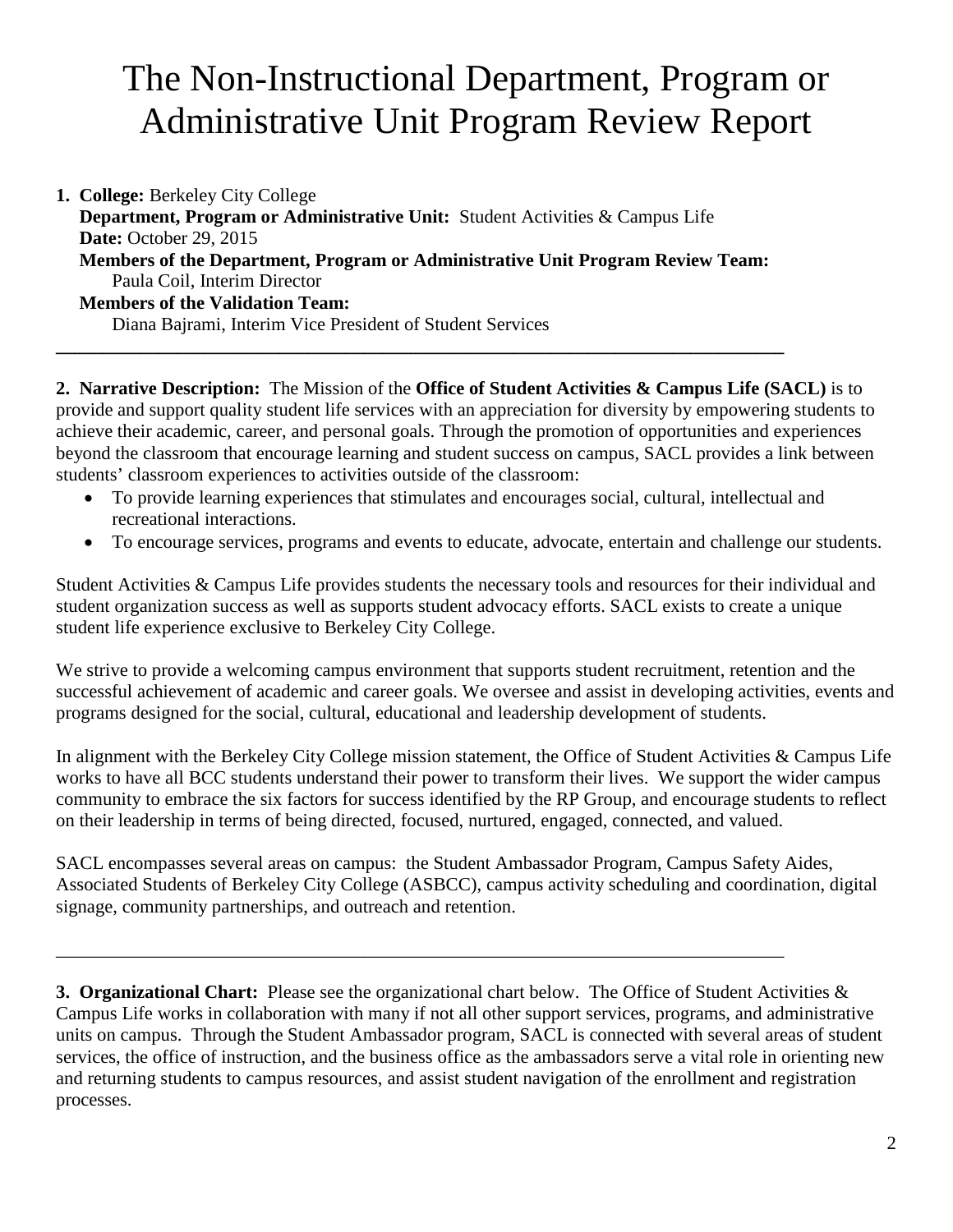Through the ASBCC, this office touches the entire campus. Student leaders in the ASBCC serve on campus shared governance committees and senators have areas of special focus on campus

On March 1, 1976, the Peralta Community College District Board approved Policy 4.45 stating, "Student activities are recognized by the District as an integral part of a community college's total program." As our campus has grown, there have been several models for what is now Student Activities & Campus Life. In 2013 the first Director was hired, and this was the first time an administrative position was dedicated to this area. As will be stated later in this report, inadequate support staffing for this unit remains problematic. This review is being authored by the interim director; the hiring process is underway for this contract position. Stable and adequate staffing is important for this area to function effectively.



10/2015 jm

### **4. Student Demographic Data:**

For Departments and Programs, please enter the following demographic data for the past three years.

\_\_\_\_\_\_\_\_\_\_\_\_\_\_\_\_\_\_\_\_\_\_\_\_\_\_\_\_\_\_\_\_\_\_\_\_\_\_\_\_\_\_\_\_\_\_\_\_\_\_\_\_\_\_\_\_\_\_\_\_\_\_\_\_\_\_\_\_\_\_\_\_\_\_\_\_\_\_

| Department or Program Name:              | Year 1 |  | $\vert$ Year 2 $\vert$ Year 3 $\vert$ % Change (year 1 to<br>year $3)$ |
|------------------------------------------|--------|--|------------------------------------------------------------------------|
| <b>Total Students Served (Headcount)</b> |        |  |                                                                        |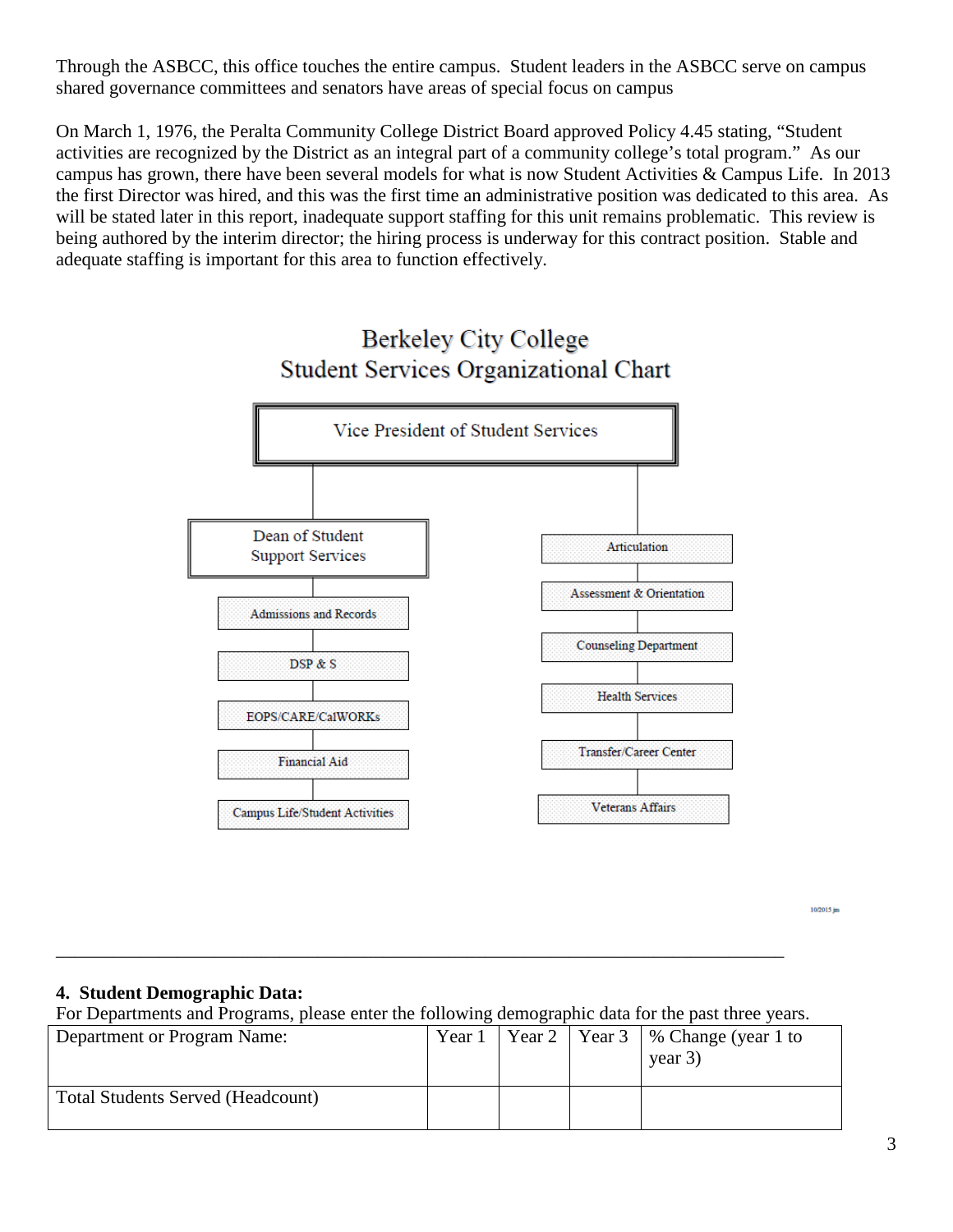| Gender: Male                                    |  |  |
|-------------------------------------------------|--|--|
| Gender: Female                                  |  |  |
| Gender: Unreported                              |  |  |
| Age: $\leq$ 19 years                            |  |  |
| Age: 20 - 24                                    |  |  |
| Age: 25 - 29                                    |  |  |
| Age: 30 - 39                                    |  |  |
| Age: $40 - 49$                                  |  |  |
| Age: $\geq 50$                                  |  |  |
| <b>Ethnicity: African-American/Black</b>        |  |  |
| Ethnicity: Asian/Pacific Islander               |  |  |
| Ethnicity: Hispanic/Latina/Latino               |  |  |
| Ethnicity: Native American                      |  |  |
| Ethnicity: Other Non-White                      |  |  |
| Ethnicity: White                                |  |  |
| Ethnicity: Unreported                           |  |  |
| Special Populations: current or former          |  |  |
| Foster youth                                    |  |  |
| <b>Special Populations: Veterans</b>            |  |  |
| Special Populations: students with disabilities |  |  |

For Administrative Units, please enter the following demographic data for the past three years.

| <b>Administrative Unit Name:</b>         | Year 1 | Year 2 | Year 3 | % Change (year 1 to |
|------------------------------------------|--------|--------|--------|---------------------|
|                                          |        |        |        | year $3)$           |
|                                          |        |        |        |                     |
|                                          |        |        |        |                     |
|                                          |        |        |        |                     |
| <b>Total Students Served (Headcount)</b> |        |        |        |                     |
| Gender: Male                             |        |        |        |                     |
| Gender: Female                           |        |        |        |                     |
| Gender: Unreported                       |        |        |        |                     |
| Age: $\leq$ 19 years                     |        |        |        |                     |
| Age: 20 - 24                             |        |        |        |                     |
| Age: 25 - 29                             |        |        |        |                     |
| Age: 30 - 39                             |        |        |        |                     |
| Age: 40 - 49                             |        |        |        |                     |
| Age: $\geq 50$                           |        |        |        |                     |
| Ethnicity: African-American/Black        |        |        |        |                     |
| Ethnicity: Asian/Pacific Islander        |        |        |        |                     |
| Ethnicity: Hispanic/Latina/Latino        |        |        |        |                     |
| <b>Ethnicity: Native American</b>        |        |        |        |                     |
| Ethnicity: Other Non-White               |        |        |        |                     |
| Ethnicity: White                         |        |        |        |                     |
| Ethnicity: Unreported                    |        |        |        |                     |
| Special Populations: current or former   |        |        |        |                     |
| Foster youth                             |        |        |        |                     |
| <b>Special Populations: Veterans</b>     |        |        |        |                     |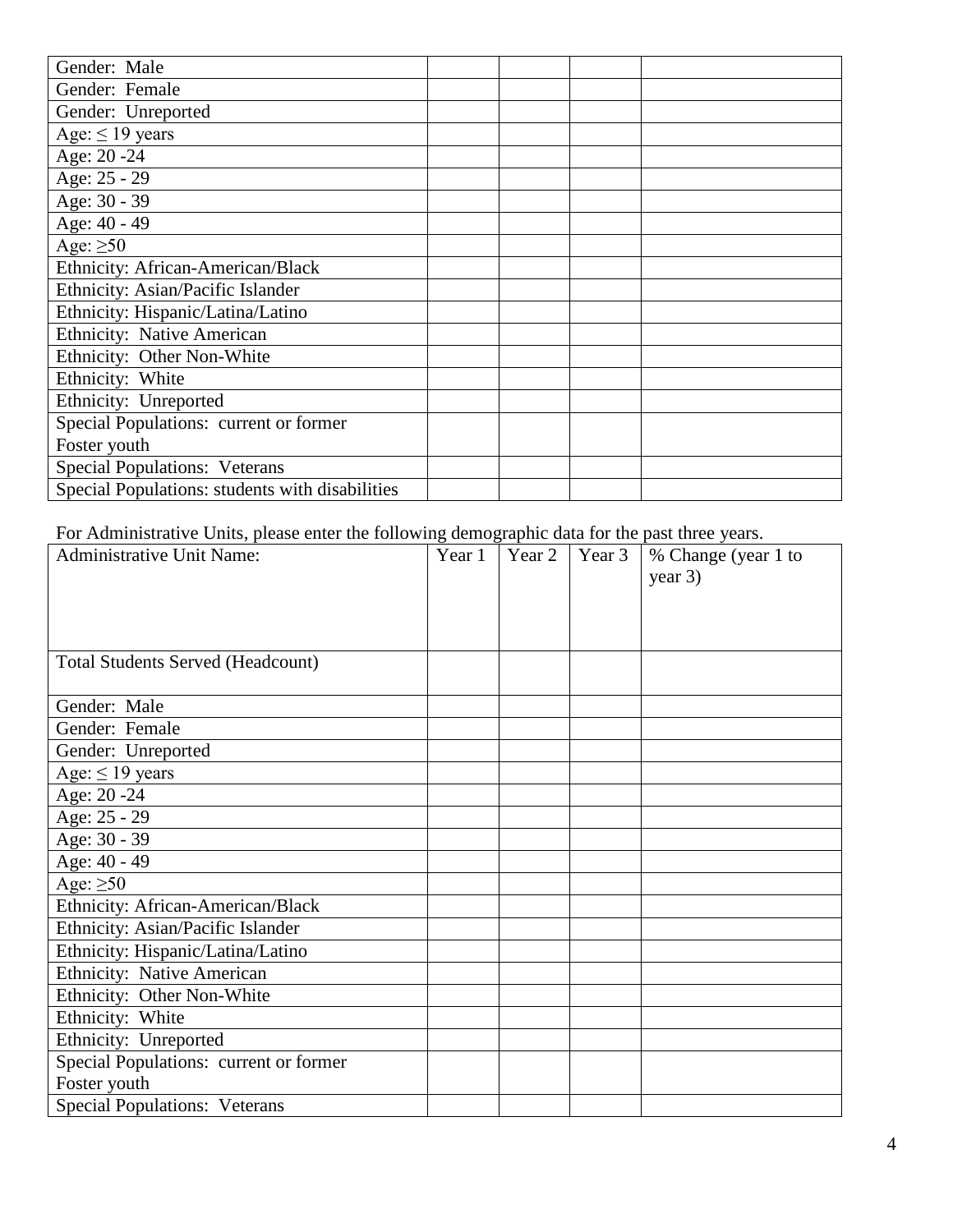|--|

• Using the data entered for your department, program or administrative unit above, briefly explain the changes in students served for the past three years.

Students served data is not captured for this office, yet it can be argued that the functions touch nearly every student at the college. Some success stories noted in the 2014-15 annual program update include:

- a significant increase in the number of chartered clubs in the past year. The number of clubs doubled in one year. During fall 2013 there were 13 chartered clubs, during Spring 2014 there were 18 chartered clubs, during Fall 2014 there were 26 chartered clubs.
- part-time alumni peer mentors were hired as classified hourly staff members to assist in providing professional development workshops, and to serve as a mentor for the current ambassadors.
- during the 2013-14 academic year 13 of the 15 ASBCC council members transferred to four-year universities.
- a master campus life calendar was established indicating the date and time of each club meeting, event and activity.
- a peer alumni network with the Transfer Service Community and Ambassador Alumni Mentors was established to assist our current ambassadors.
- a working relationship with all high schools in Alameda County was established. Outreach has been conducted at all high schools in our service area.

**5. Assessment:** Please answer the following questions and attach the TaskStream "At a Glance" report, if applicable, for your department, program or administrative unit.

\_\_\_\_\_\_\_\_\_\_\_\_\_\_\_\_\_\_\_\_\_\_\_\_\_\_\_\_\_\_\_\_\_\_\_\_\_\_\_\_\_\_\_\_\_\_\_\_\_\_\_\_\_\_\_\_\_\_\_\_\_\_\_\_\_\_\_\_\_\_\_\_\_\_\_\_\_\_

### *Questions:*

• How does your department, program or administrative unit ensure that students are aware of the program level outcomes and/or service area outcomes for your area? Where are the program level outcomes and/or service area outcomes published?

Service area outcomes are published here: <http://www.berkeleycitycollege.edu/wp/slo/files/2015/10/Campus-Life-Assessment-and-Action-Plan.pdf>

- The Planning for Institutional Effectiveness (PIE) Committee has been discussing how Campus Life can be integrated into the assessment of the Self-Awareness and Interpersonal Skills (Teamwork) ILO.
	- Briefly describe at least two of the **most significant changes/improvements** your department, program or administrative unit made in the past three years as a response to analysis and discussion of program level outcomes and/or service area assessment results. Please state the program level outcome and/or service area outcome and assessment cycle (year) for each example and attach the data from the "Status Report" section of TaskStream for these findings.

Improvement 1.

Improvement 2.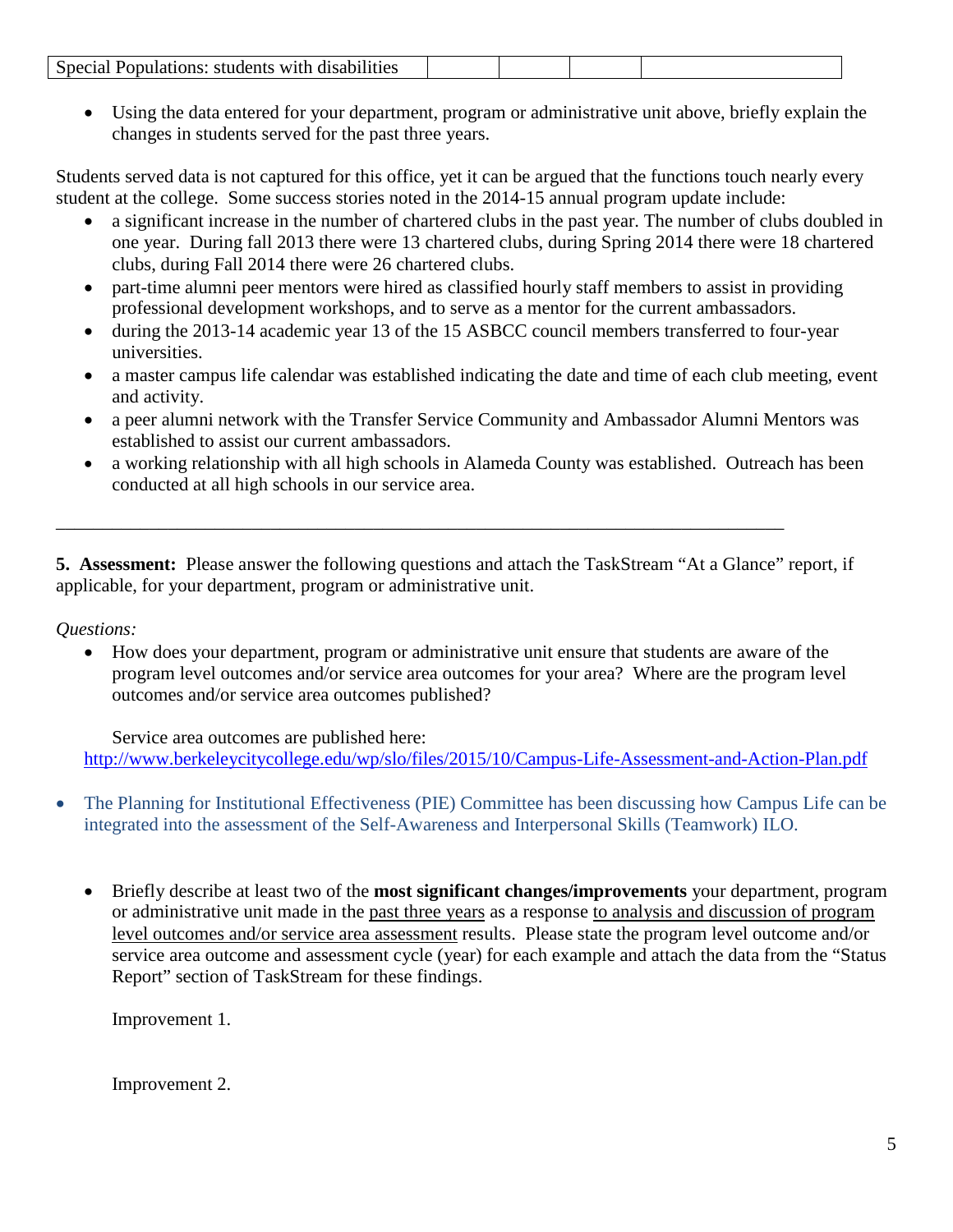• Briefly describe two of the **most significant examples** of plans for program level and/or service area improvement for the next three years as result of what you learned during the assessment process. Please state the program level outcome and/or service area outcome and attach the data from the "Assessment Findings and Action Plan" section of TaskStream, if applicable, for each example.

Plan 1.

Plan 2.

- Describe your department, program or administrative unit's participation in assessment of institutional level outcomes (ILOs).
- How are the program level outcomes and/or service area outcomes aligned with the institutional level outcomes and to the college mission? Please describe and attach the "Goal Alignment Summary" from TaskStream, if applicable.
- What do members of your department, program or administrative unit do to ensure that meaningful dialogue takes place in both developing and assessing the program level outcomes and/or service area outcomes?
- Briefly describe the results of any student satisfaction surveys or college surveys that included evaluation and/or input about the effectiveness of the services provided by your department, program or administrative unit. How has this information informed department, program or administrative unit planning and goal setting?
- How do you know that your program is effective? What are the indicators that measure your effectiveness? What are the expected results of these indicators?

**\_\_\_\_\_\_\_\_\_\_\_\_\_\_\_\_\_\_\_\_\_\_\_\_\_\_\_\_\_\_\_\_\_\_\_\_\_\_\_\_\_\_\_\_\_\_\_\_\_\_\_\_\_\_\_\_\_\_\_\_\_\_\_\_\_\_\_\_\_\_\_\_\_\_\_\_\_\_**

### **6. Student Success and Student Equity:**

### **For Specialized Support Services Programs:**

• Describe course completion rates *(% of students that earned a grade "C" or better or "Credit")* in the courses within your program for the past three years. Please list each course separately. How do the program's course completion rates compare to the college course completion standard?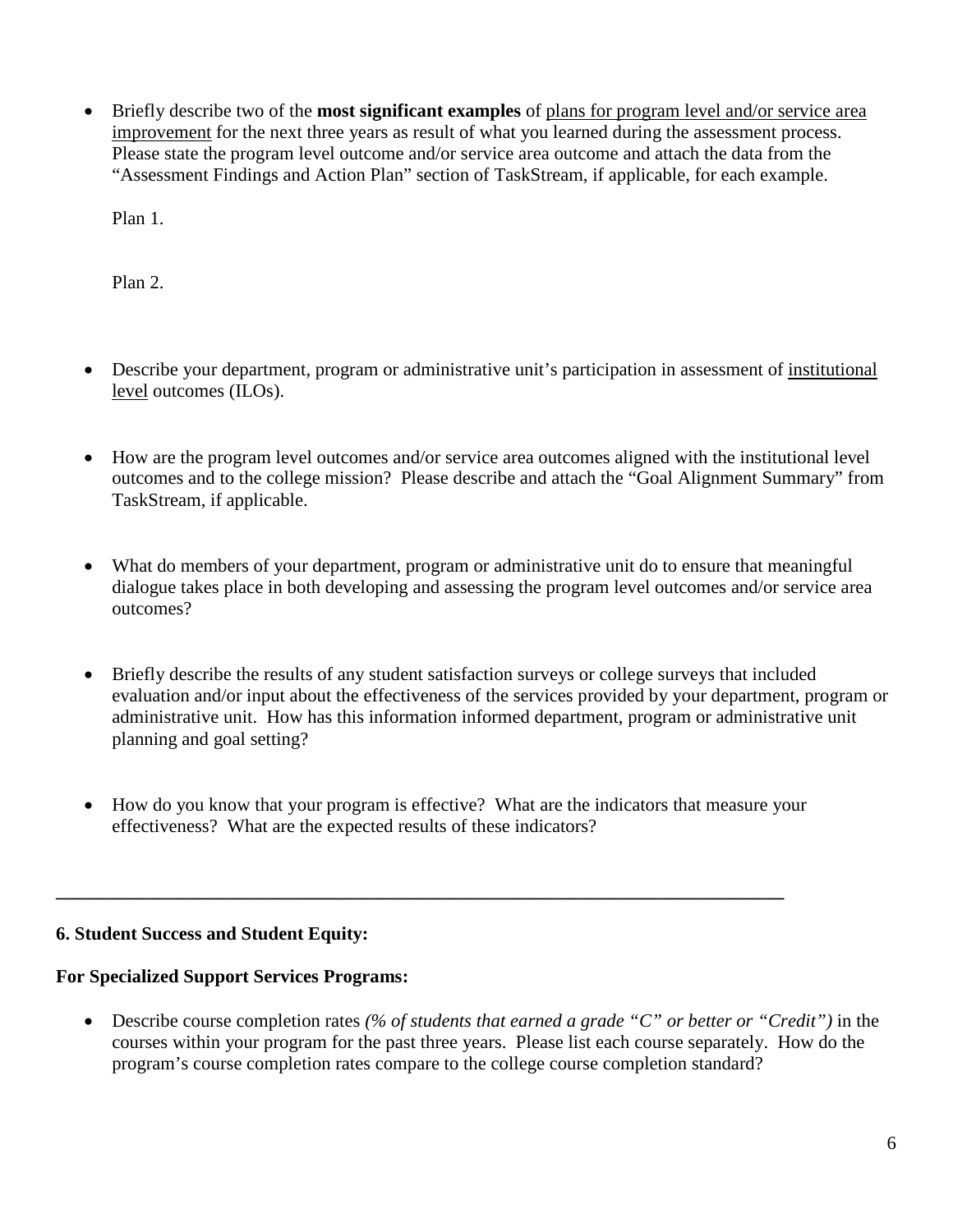• Are there differences in the course completion rates when disaggregated by age, gender, ethnicity or special population (current or former foster youth, students with disabilities, low income students, Veterans)? If so, please describe.

| College course completion standard                     |              |              |              |
|--------------------------------------------------------|--------------|--------------|--------------|
| Program's course completion rates:                     |              |              |              |
| Course 1.<br>(course name and number)                  | rate, year 1 | rate, year 2 | rate, year 3 |
| Course 2.<br>(course name and number) rate, year 1     |              | rate, year 2 | rate, year 3 |
| Course $3.$ .<br>(course name and number) rate, year 1 |              | rate, year 2 | rate, year 3 |

Etc.

Discussion:

- Briefly describe the program's overall retention rates *(*After the first census, the percent of students earning any grade but a "W" in a course or series of courses) for the past three years. How does the program's retention rate compare to the college retention standard?
- Are there differences in the retention rates when disaggregated by age, gender, ethnicity or special population (current or former foster youth, students with disabilities, low income students, Veterans)? If so, please describe.

College retention standard \_\_\_\_\_\_\_\_\_\_\_\_\_\_\_\_

Program retention rates:

Year 1.\_\_\_\_\_\_\_\_\_\_\_\_\_\_\_\_\_\_\_\_\_\_\_

| Year $2.$ .<br>.<br>__ |  |
|------------------------|--|
|------------------------|--|

Year 3. .\_\_\_\_\_\_\_\_\_\_\_\_\_\_\_\_\_\_\_\_\_\_\_

• What has the program done to improve course completion and program retention rates? What is planned for the next three years?

Please provide the following information about these specific SSSP services, as applicable, for students in your program, for the past three years.

|                         | Year 1. | Year 2. | Year 3. |
|-------------------------|---------|---------|---------|
| Number of students that |         |         |         |
| completed orientation   |         |         |         |
| Number of students that |         |         |         |
| completed assessment    |         |         |         |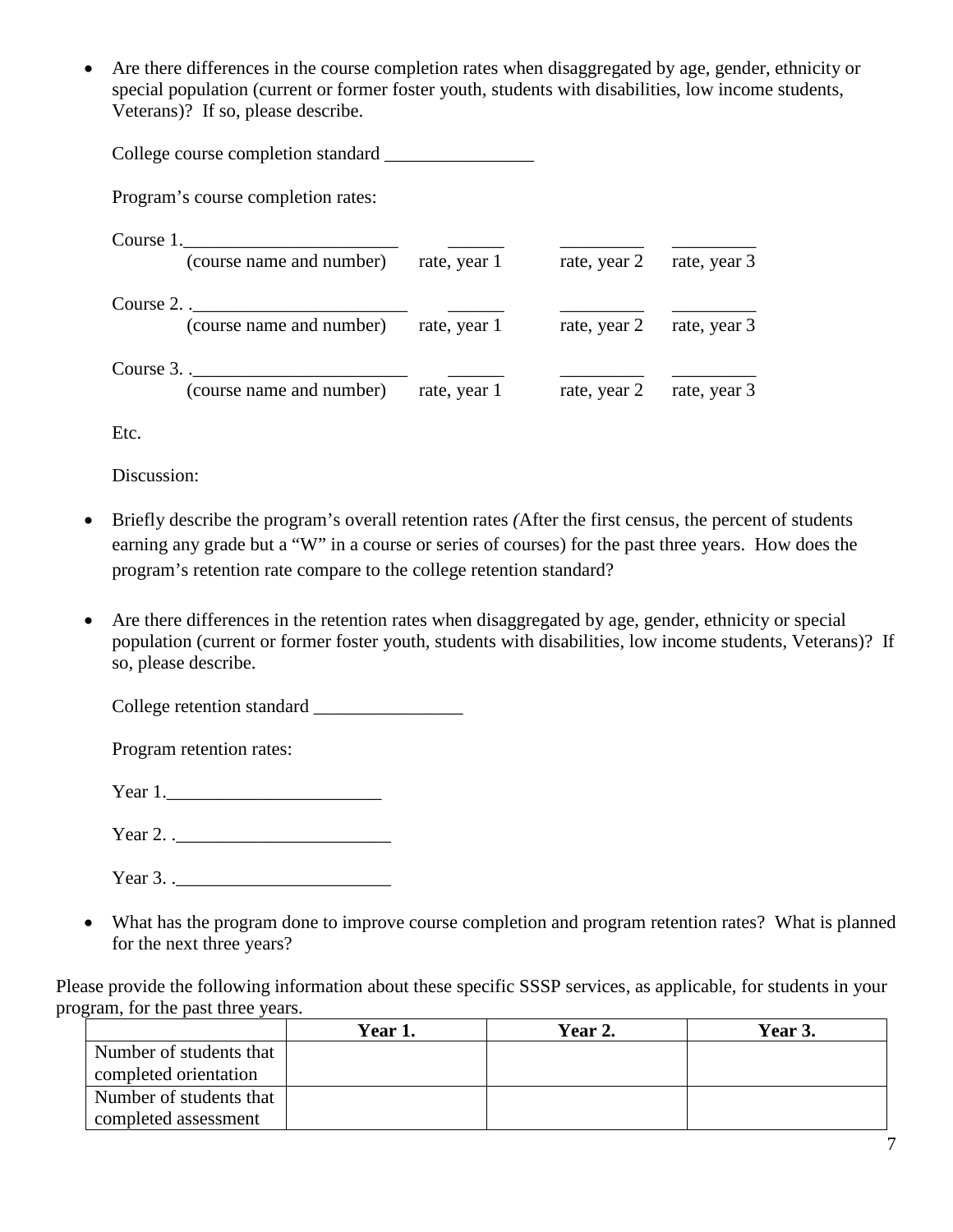| Number of completed        |  |  |
|----------------------------|--|--|
| <b>Student Educational</b> |  |  |
| Plans (SEPs)               |  |  |
| Number of Abbreviated      |  |  |
| versus Comprehensive       |  |  |
| <b>SEPs</b>                |  |  |
| Total number of follow-    |  |  |
| up services                |  |  |
| Number of Early Alert      |  |  |
| referrals                  |  |  |

What has the department/program done to improve SSSP services? What is planned for the next three years?

### **7. Human, Technological, and Physical Resources (including equipment and facilities):**

\_\_\_\_\_\_\_\_\_\_\_\_\_\_\_\_\_\_\_\_\_\_\_\_\_\_\_\_\_\_\_\_\_\_\_\_\_\_\_\_\_\_\_\_\_\_\_\_\_\_\_\_\_\_\_\_\_\_\_\_\_\_\_\_\_\_\_\_\_\_\_\_\_\_\_\_

• Describe your current level of staff, including full-time and part-time faculty, classified staff, and other categories of employment.

Full-time faculty headcount

Part-time faculty headcount

Total FTEF faculty for the discipline, department, or program \_\_\_\_\_\_\_\_\_\_\_\_\_\_\_\_\_\_

Full-time/part-time faculty ratio

Classified staff headcount, if applicable \_\_\_\_\_\_\_\_\_\_\_\_\_\_

Administrative staff:

Other:

- What are your key staffing needs for the next three years? Why? Please provide evidence to support your request such as assessment results data, student success data, enrollment data, data on the number or type of services provided, survey results, and/or other factors.
- A minimum of 3 semi-permanent (paid through general funds) Student Workers is needed in the office to maintain the basic functions of the office.
- 20 semi-permanent (paid through general funds) student workers are needed to work as ambassadors. 1 FTE classified outreach specialist is needed to assist in coordinating outreach efforts and guide and supervise the peer mentor alumni. 4-5 permanent classified hourly peer mentors and alumni are needed to assist with the implementation of the Equity and SSSP Plans, and Peralta Scholars Program.
- One part-time permanent advisor and faculty is needed to teach and advise the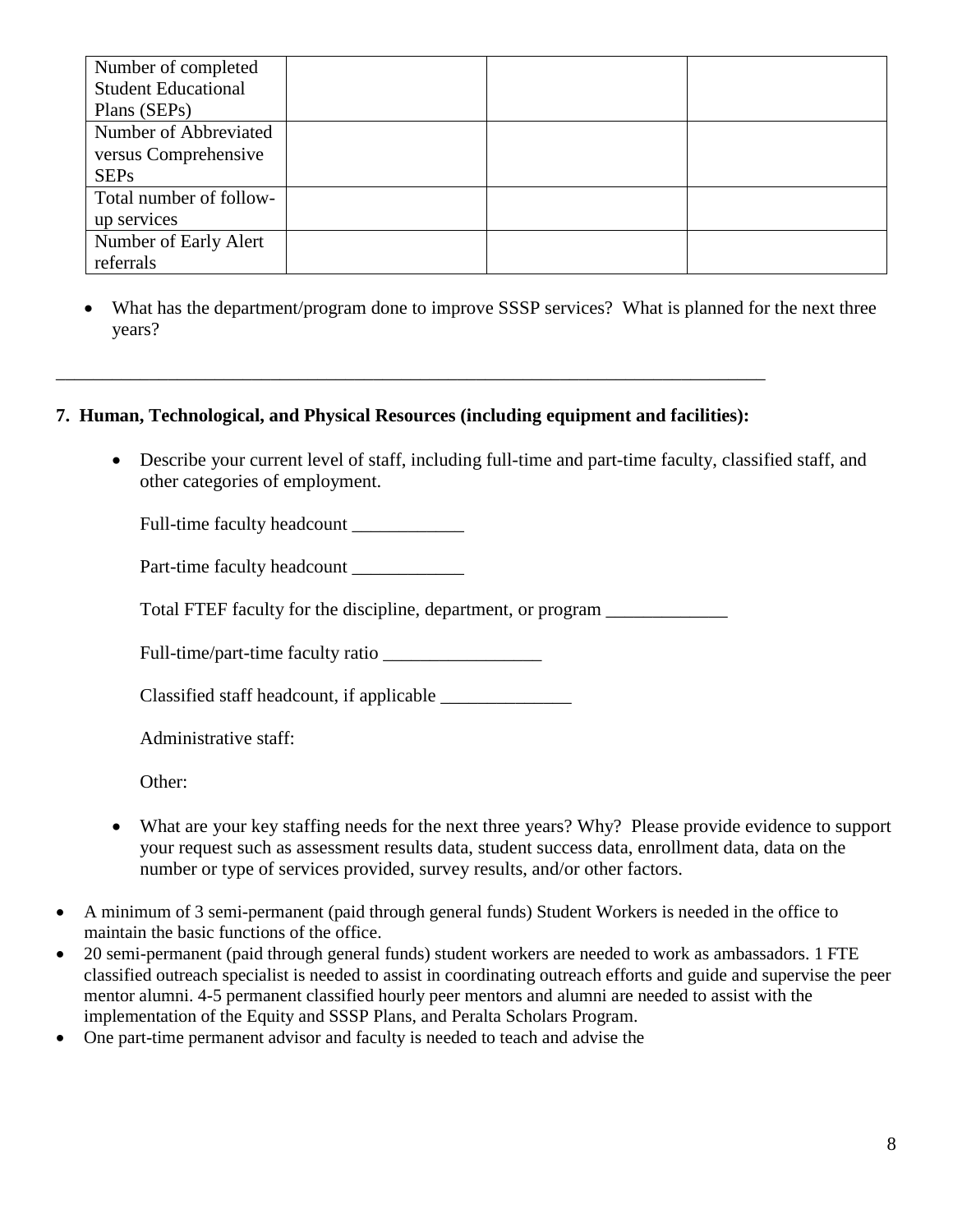- Describe your current utilization of facilities and equipment.
- What are your key technological needs for the next three years? Why? Please provide evidence to support your request such as assessment results data, student success data, enrollment data, data on the number or type of services provided, survey results, and/or other factors.
- What are your key facilities needs for the next three years? Why? Please provide evidence to support your request such as assessment results data, student success data, enrollment data, data on the number or type of services provided, survey results, and/or other factors.
- Please complete the Non-Instructional Program Review Prioritized New Resource Requests Template included in Appendix A.

### **8. Community, Institutional, and Professional Engagement and Partnerships:**

**\_\_\_\_\_\_\_\_\_\_\_\_\_\_\_\_\_\_\_\_\_\_\_\_\_\_\_\_\_\_\_\_\_\_\_\_\_\_\_\_\_\_\_\_\_\_\_\_\_\_\_\_\_\_\_\_\_\_\_\_\_\_\_\_\_\_\_\_\_\_\_\_\_\_\_\_\_**

- Discuss how faculty and/or staff have engaged in institutional efforts such as committees, presentations, and departmental/program activities. Please list the committees that full-time employees participate in.
- Discuss how faculty and/or staff have engaged in community activities, partnerships and/or collaborations.
- Discuss how adjunct faculty members and/or part-time hourly employees are included in departmental or program trainings, discussions, and decision-making.

**\_\_\_\_\_\_\_\_\_\_\_\_\_\_\_\_\_\_\_\_\_\_\_\_\_\_\_\_\_\_\_\_\_\_\_\_\_\_\_\_\_\_\_\_\_\_\_\_\_\_\_\_\_\_\_\_\_\_\_\_\_\_\_\_\_\_\_\_\_\_\_\_\_\_\_\_\_\_**

**\_\_\_\_\_\_\_\_\_\_\_\_\_\_\_\_\_\_\_\_\_\_\_\_\_\_\_\_\_\_\_\_\_\_\_\_\_\_\_\_\_\_\_\_\_\_\_\_\_\_\_\_\_\_\_\_\_\_\_\_\_\_\_\_\_\_\_\_\_\_\_\_\_\_\_\_\_**

### **9. Professional Development:**

• Please describe the professional development needs of the department, program or administrative unit. Include specifics such as training in the use of technology, use of online resources, cultural sensitivity, mentoring, and activities that help individuals stay current with their job responsibilities, etc.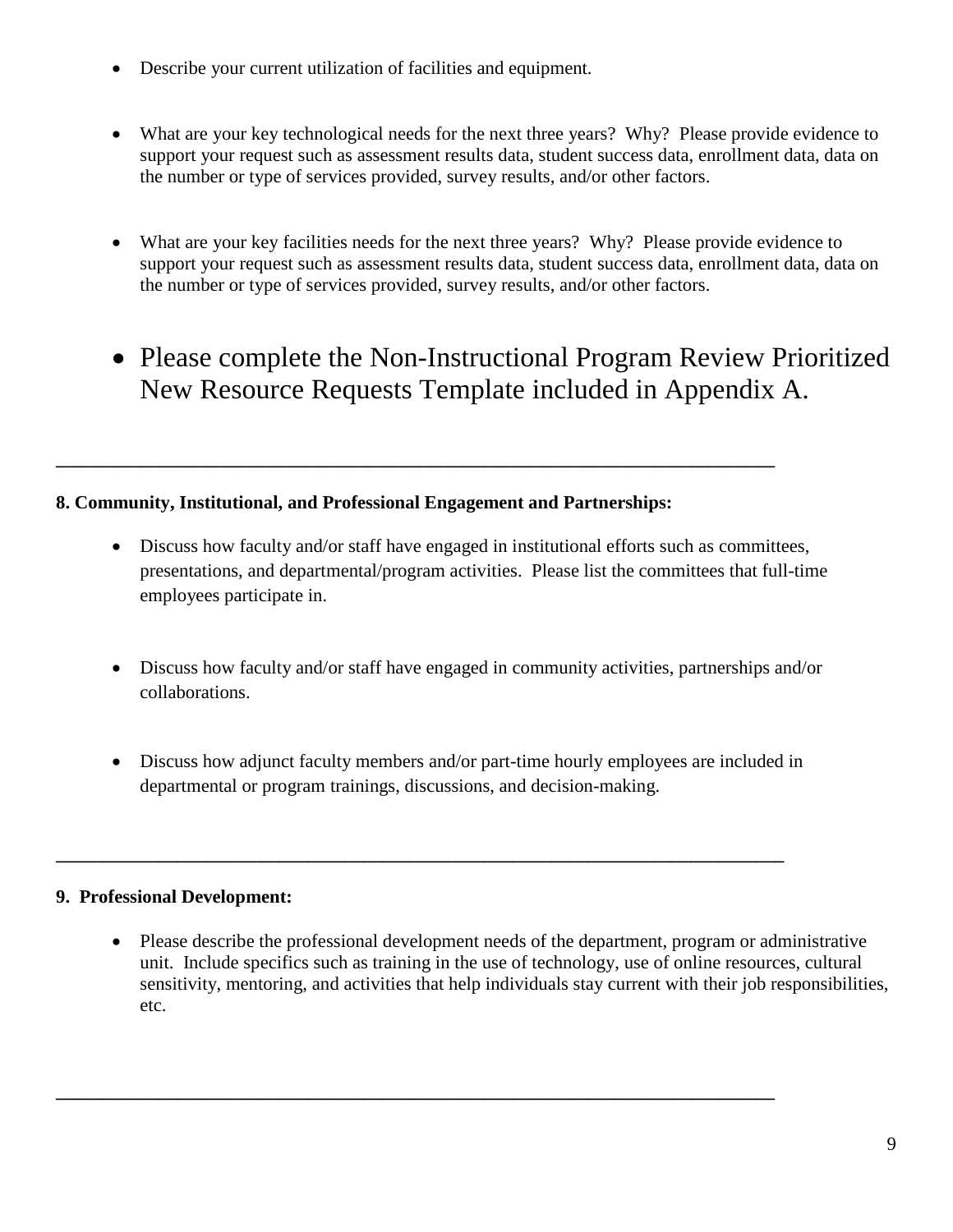### 10. **Department, Program or Administrative Unit Goals and Activities:**

- Briefly describe and discuss the department, program or administrative unit's goals and activities for the next three years, including the rationale for setting these goals. NOTE: Progress in attaining these goals will be assessed in subsequent years through annual program updates (APUs).
- Then fill out the goal setting template included in Appendix B, which aligns your department, program or administrative unit's goals to the college mission statement and goals and the PCCD strategic goals and institutional objectives.

### • **Goal 1. Support Services:**

Activities and Rationale:

• **Goal 2. Assessment (of SAOs or AUOs):**

Activities and Rationale:

• **Goal 3. Student Success and Student Equity:**

Activities and Rationale:

• **Goal 4. Student Success:**

Activities and Rationale:

• **Goal 5. Professional Development, Community, Institutional and Professional Engagement and Partnerships:**

Activities and Rationale:

• Please complete the Program Review Integrated Goal Setting Template included in Appendix B.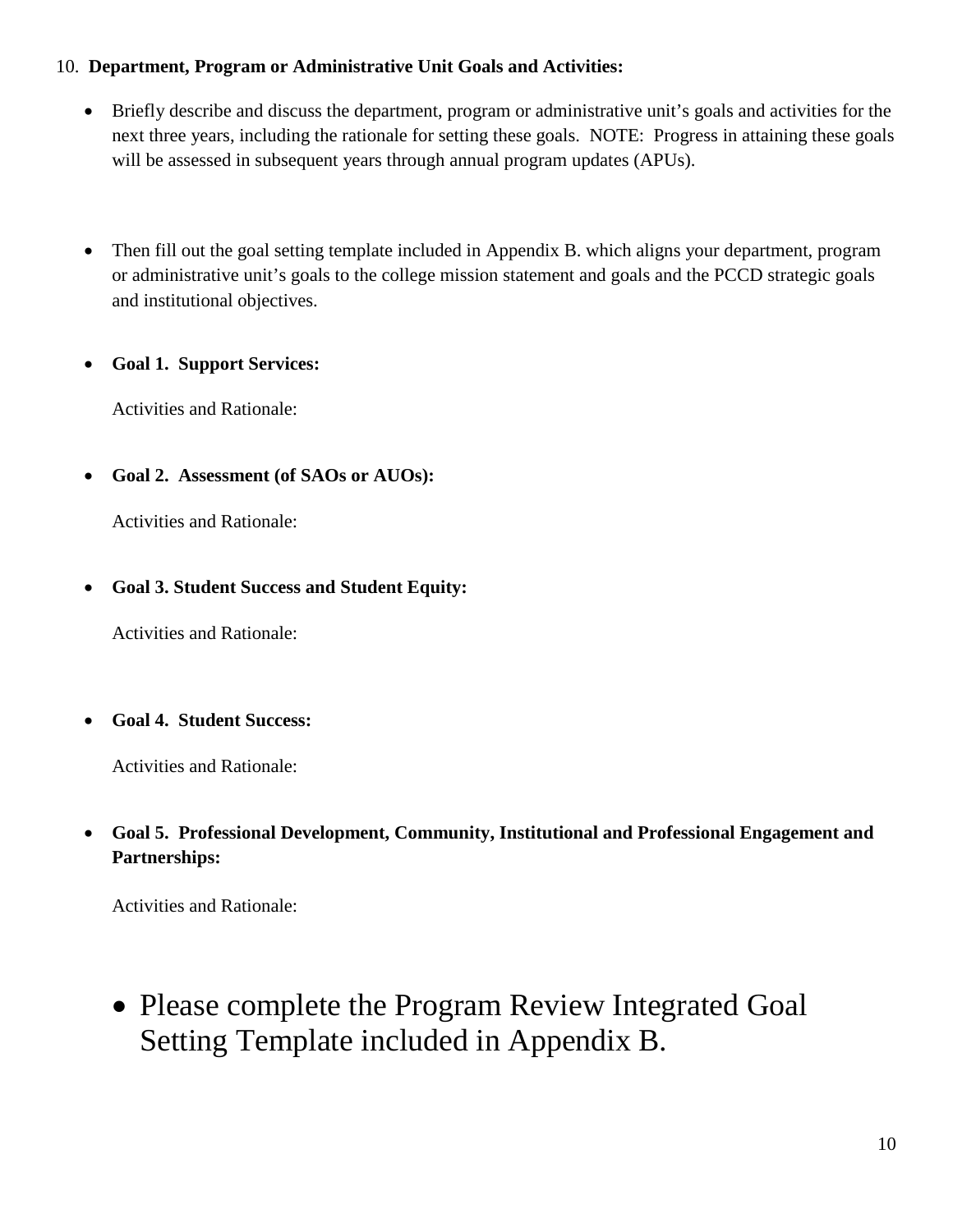## **Appendices**

### Appendix A **Non-Instructional Department Program Review Prioritized New Resource Requests Summary**

**College:** Berkeley City College **Department, Program or Administrative Unit:** Student Activities & Campus Life **Contact Person:** Paula Coil, Interim Director **Date:** October 2015

| <b>Resource Category</b> | <b>Description</b> | <b>Priority</b> | <b>Estimated</b> | <b>Justification</b>     |
|--------------------------|--------------------|-----------------|------------------|--------------------------|
|                          |                    | <b>Ranking</b>  | <b>Cost</b>      | (page $#$ in the program |
|                          |                    | $(1 - 5, etc.)$ |                  | review narrative report) |
| <b>Human Resources:</b>  |                    |                 |                  |                          |
| <b>Faculty</b>           |                    |                 |                  |                          |
|                          |                    |                 |                  |                          |
| <b>Human Resources:</b>  |                    |                 |                  |                          |
| <b>Classified</b>        |                    |                 |                  |                          |
|                          |                    |                 |                  |                          |
| <b>Human Resources:</b>  |                    |                 |                  |                          |
| <b>Student Workers</b>   |                    |                 |                  |                          |
|                          |                    |                 |                  |                          |
| <b>Technology</b>        |                    |                 |                  |                          |
|                          |                    |                 |                  |                          |
| <b>Equipment</b>         |                    |                 |                  |                          |
|                          |                    |                 |                  |                          |
| <b>Supplies</b>          |                    |                 |                  |                          |
|                          |                    |                 |                  |                          |
| <b>Facilities</b>        |                    |                 |                  |                          |
|                          |                    |                 |                  |                          |
| <b>Professional</b>      |                    |                 |                  |                          |
| <b>Development</b>       |                    |                 |                  |                          |
|                          |                    |                 |                  |                          |
| Other (specify)          |                    |                 |                  |                          |
|                          |                    |                 |                  |                          |

### Appendix B **PCCD Program Review Alignment of Goals Template**

**College:** Berkeley City College **Department, Program or Administrative Unit:** Student Activities & Campus Life **Contact Person:** Paula Coil, Interim Director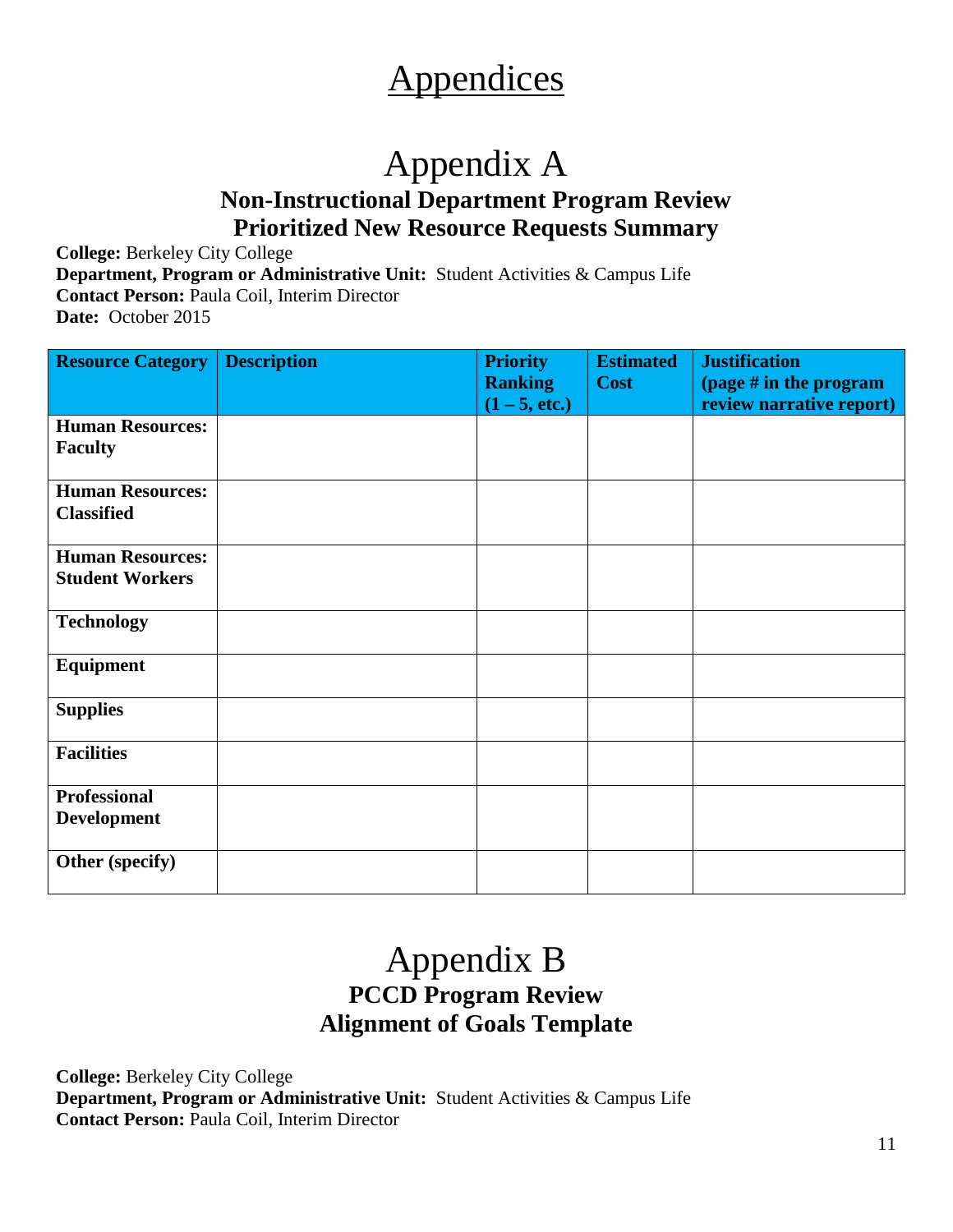| COMMULT<br>PERTITA<br>OLLEGE DISTR                                    | BERKELEY<br>CITY COLLEGE                                                                                                                                                                  |
|-----------------------------------------------------------------------|-------------------------------------------------------------------------------------------------------------------------------------------------------------------------------------------|
| <b>Advance Student Access,</b><br><b>Equity, and Success</b>          | Achieve Equitable Academic Access and Success                                                                                                                                             |
| <b>Enagage and Leverage</b><br><b>Partners</b>                        | <b>Foster Partnerships with Educational Institutions,</b><br><b>Community Organizations, and Businesses to</b><br><b>Ensure Equitable Educational Opportunities for</b><br><b>Success</b> |
| <b>Build Programs of Distinction</b>                                  | Design, Implement, and Support Programs of<br><b>Distinction and Educational Pathways Leading to</b><br><b>Access, Excellence, and Success</b>                                            |
| <b>Strengthen Accountability,</b><br><b>Innovation, Collaboration</b> | Strengthen Institutional Accountability through<br><b>Continous Quality Improvement, Collaboration,</b><br>and Innovation.                                                                |
| <b>Develop Resources to Sustain</b><br>and Advance our Mission        | Promote Recognition of BCC and Advocate for<br>more Local, State, and Federal Resources to<br><b>Advance Equitable Educational Excellence</b>                                             |

| Department, Program or          | <b>College Goal</b> | <b>PCCD</b> Goal and           |
|---------------------------------|---------------------|--------------------------------|
| <b>Administrative Unit Goal</b> |                     | <b>Institutional Objective</b> |
|                                 |                     |                                |
|                                 |                     |                                |
|                                 |                     |                                |
|                                 |                     |                                |
|                                 |                     |                                |
|                                 |                     |                                |

### PCCD Institutional Goals 2015-2016 Berkeley City College Institutional Goals 2015-2016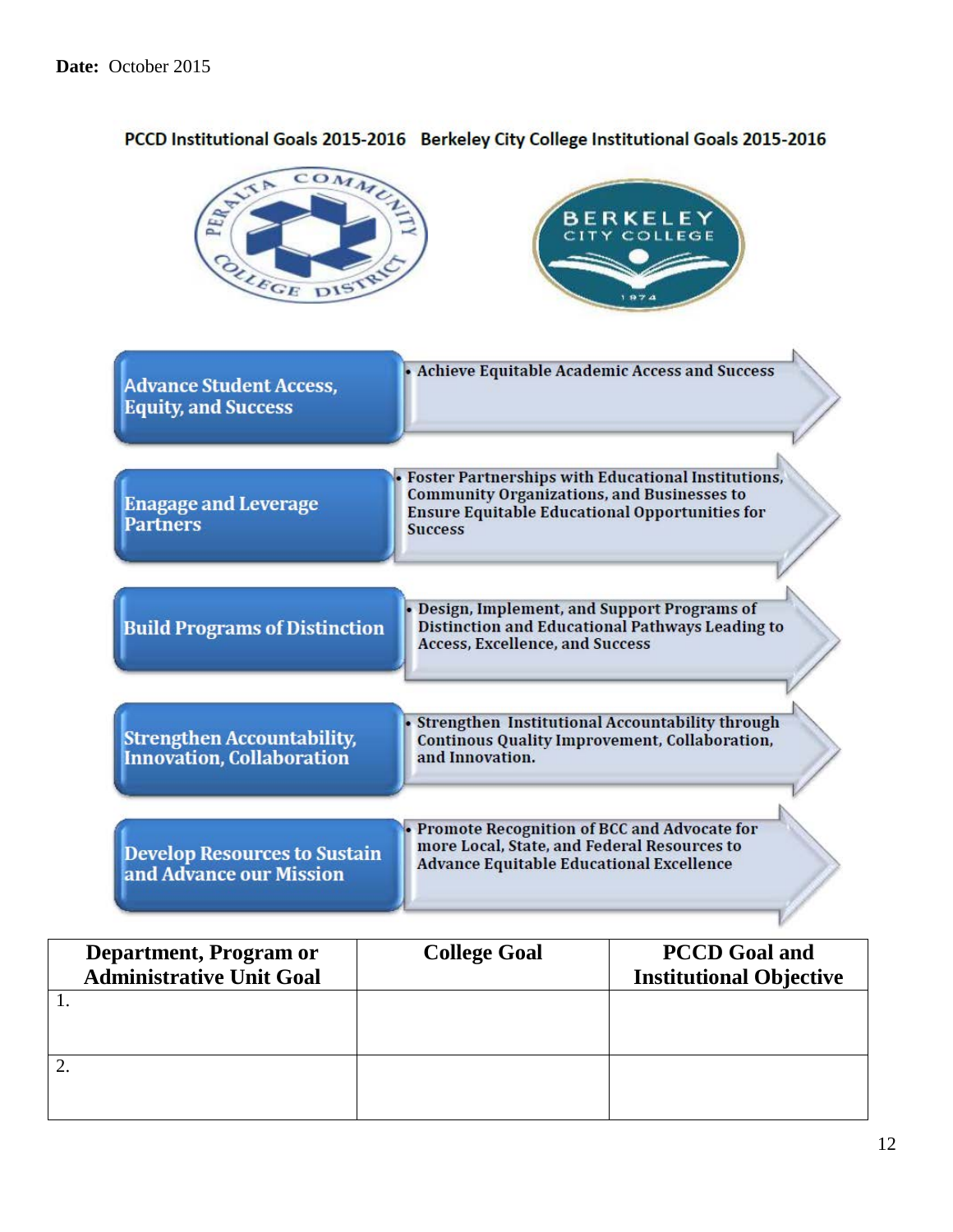| $\overline{3}$ . |  |
|------------------|--|
| 4.               |  |
| $\overline{5}$ . |  |
| 6.               |  |
| 7.               |  |
| $\overline{8}$ . |  |

## Appendix C

### **Program Review Validation Form and Signature Page**

**College:** Berkeley City College **Department, Program or Administrative Unit:** Student Activities & Campus Life

|  | Part I. Overall Assessment of the Program Review Report |  |  |
|--|---------------------------------------------------------|--|--|
|  |                                                         |  |  |

| Review Criteria                                       | Comments:                             |
|-------------------------------------------------------|---------------------------------------|
|                                                       | Explanation if the box is not checked |
| 1. The narrative information is complete and all      |                                       |
| elements of the program review are addressed.         |                                       |
|                                                       |                                       |
| 2. The analysis of data is thorough.                  |                                       |
|                                                       |                                       |
| 3. Conclusions and recommendations are well-          |                                       |
| substantiated and relate to the analysis of the data. |                                       |
|                                                       |                                       |
|                                                       |                                       |
| 4. Department, program or administrative unit         |                                       |
| planning goals are articulated in the report. The     |                                       |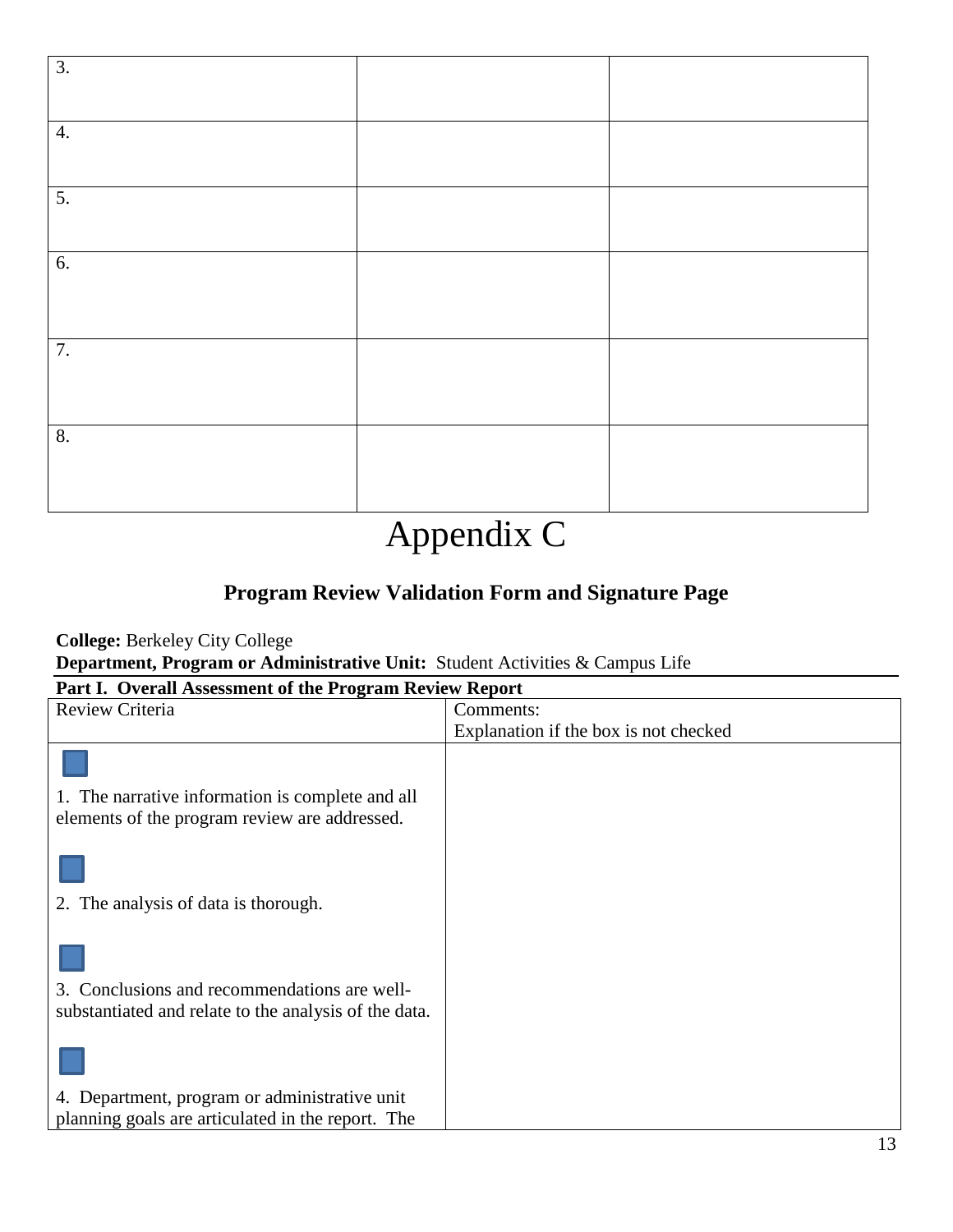| goals address noted areas of concern.                                                                                                                  |  |
|--------------------------------------------------------------------------------------------------------------------------------------------------------|--|
| 5. The resource requests are connected to the<br>department, program or administrative unit<br>planning goals and are aligned to the college<br>goals. |  |

|  | Part II. Choose one of the Ratings Below and Follow the Instructions. |  |  |
|--|-----------------------------------------------------------------------|--|--|
|  |                                                                       |  |  |

| Rating                     | Instructions                                                                                                                                                                                                                                                                          |
|----------------------------|---------------------------------------------------------------------------------------------------------------------------------------------------------------------------------------------------------------------------------------------------------------------------------------|
| 1. Accepted.               | 1. Complete the signatures below and submit to the Vice President of<br>Instruction.                                                                                                                                                                                                  |
| 2. Conditionally Accepted. | 2. Provide commentary that indicates areas in the report that require<br>improvement and return the report to the department, program or administrative<br>unit manager with a timeline for resubmission to the validation chair.                                                     |
| 3. Not Accepted.           | 3. Provide commentary that indicates areas in the report that require<br>improvement and return the report to the department, program or administrative<br>unit manager with instructions to revise. Notify the Dean and Vice President of<br>Instruction of the non-accepted status. |

### **Part III. Signatures**

### **Validation Team Chair**

Print Name Date **Signature** Signature Date

### **Counseling Department Chair**

Print Name Date **Signature** Signature Date

**\_\_\_\_\_\_\_\_\_\_\_\_\_\_\_\_\_\_\_\_\_\_\_\_\_\_\_ \_\_\_\_\_\_\_\_\_\_\_\_\_\_\_\_\_\_\_\_\_\_\_\_\_\_\_\_\_\_\_\_\_\_\_\_\_\_\_\_\_ \_\_\_\_\_\_\_\_\_\_\_\_\_\_\_\_\_**

**\_\_\_\_\_\_\_\_\_\_\_\_\_\_\_\_\_\_\_\_\_\_\_\_\_\_\_ \_\_\_\_\_\_\_\_\_\_\_\_\_\_\_\_\_\_\_\_\_\_\_\_\_\_\_\_\_\_\_\_\_\_\_\_\_\_\_\_\_ \_\_\_\_\_\_\_\_\_\_\_\_\_\_\_\_\_**

### **Received by Vice President of Instruction or Vice President of Student Services**

Print Name Date **Signature** Signature Date

**\_\_\_\_\_\_\_\_\_\_\_\_\_\_\_\_\_\_\_\_\_\_\_\_\_\_\_ \_\_\_\_\_\_\_\_\_\_\_\_\_\_\_\_\_\_\_\_\_\_\_\_\_\_\_\_\_\_\_\_\_\_\_\_\_\_\_\_\_ \_\_\_\_\_\_\_\_\_\_\_\_\_\_\_\_\_**

**Service Strategies**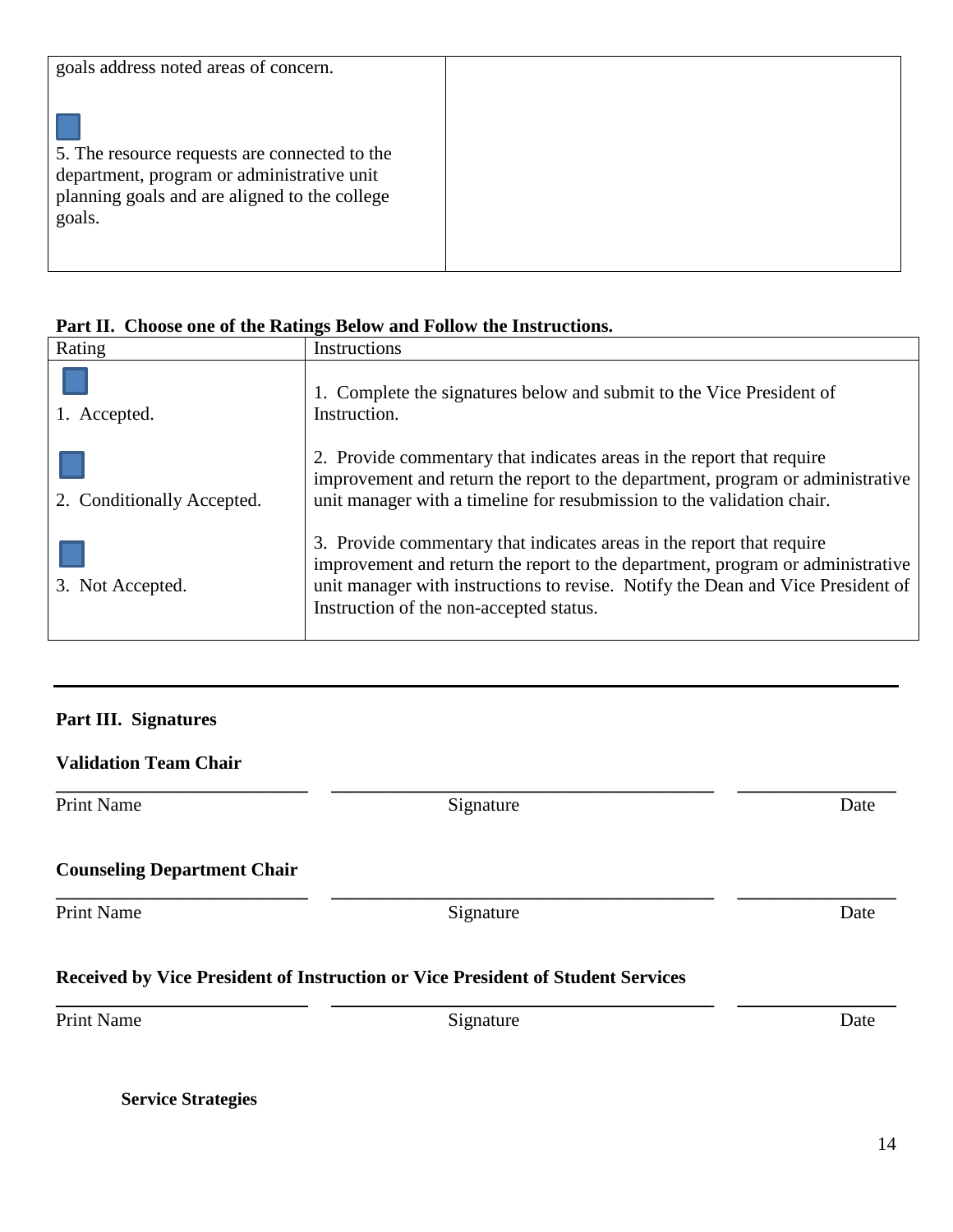We strive to provide a welcoming campus environment that supports student recruitment, retention and the successful achievement of academic and career goals. We oversee and assist in developing activities, events and programs designed for the social, cultural, instructional and leadership development of students. Our goals and strategies include the following:

• To provide a link between students' classroom experiences to activities outside the classroom.

• To provide learning experiences that stimulates and encourages social, cultural, intellectual and recreational interactions.

• To encourage services, programs and events to educate, advocate, entertain and challenge our students.

• To provide students the necessary tools and resources for their individual and student organization success as well as supports student advocacy efforts.

• To create a unique student life experience exclusive to Berkeley City College.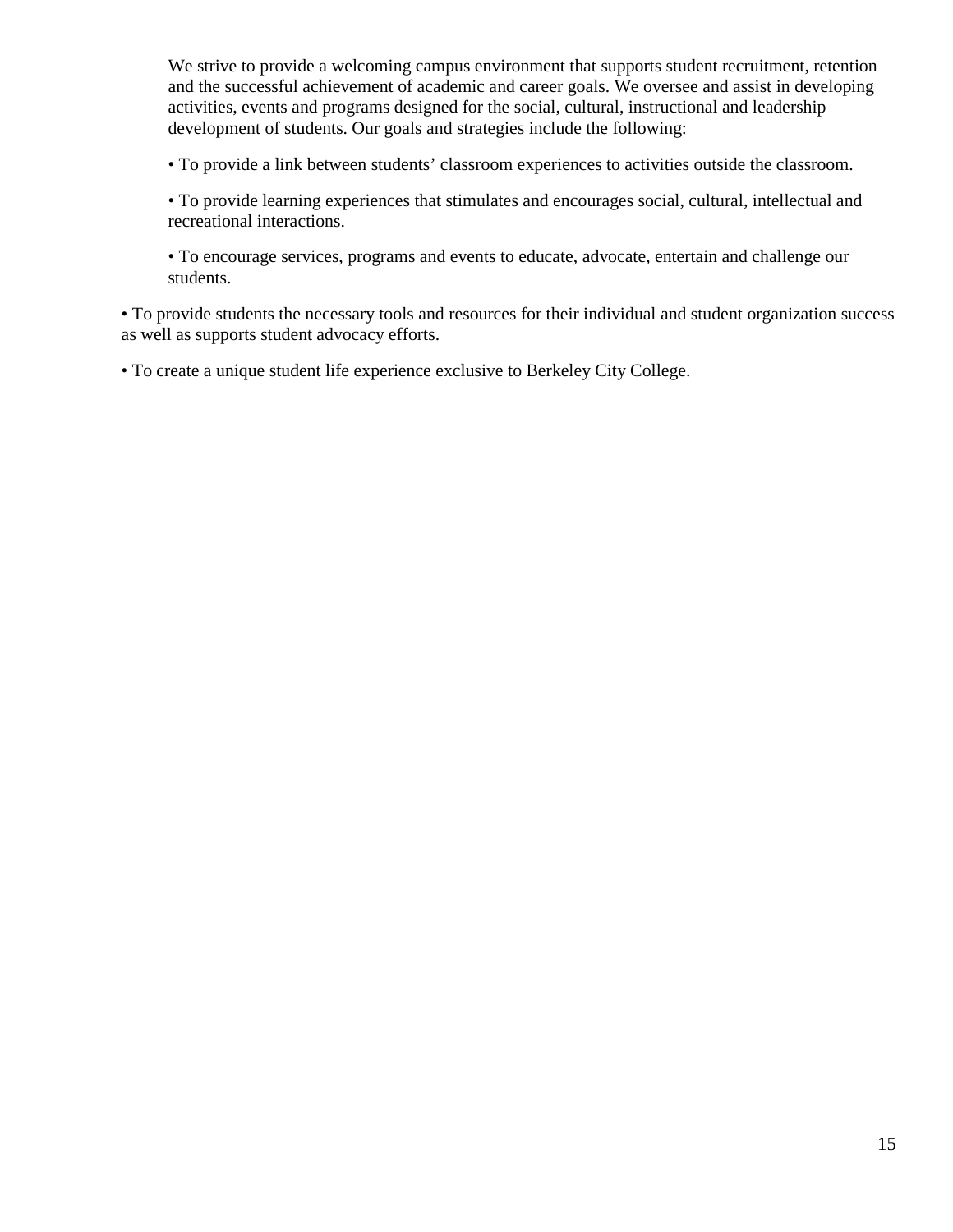student leadership/political science class (ASBCC). One part-time permanent faculty is needed to teach the non-fiction course for the BCC Voice newsletter. One FTE classified staff assistant is needed in the Office of Campus Life.

Currently the Ambassadors are situated at theWelcome Kiosk on the first floor to assist guests with registration, directions, answer questions, etc. An outreach specialist office is located in the south campus room 203. 2 computer stations are located in room 203 south campus for the peer mentor alumni. ASBCC offices are housed on the basement floor. The multi-purpose meeting room is in room 203. Office of Campus Life is located on the first floor behind the financial and A&R booths. A permanent meeting space is requested for the ASBCC and ICC clubs on the main campus. To make Campus Life function more efficiently a permanent office space is requested for the outreach specialist on the main campus. A permanent workspace/classroom is requested for the peer alumni mentors and outreach efforts. Cubicle walls, up to date and ergonomically correct desks and chairs are requested in the Office of Campus Life. A projector is needed in south campus room 203. A media center podium is requested to be set up in room 057, ASBCC Offices. Permanent speaker system is requested to be set up in the atrium.

### **MISSION/HISTORY AND DESCRIPTION OF SERVICE PROVIDED:**

**Mission:** The **Outreach and Retention Services** at Berkeley City College (BCC) serves as a liaison to the local community, and is responsible for coordinating the college's outreach and recruitment activities at local area schools. The Outreach and Retention Program collaborates with departments, Learning Communities, ambassadors, and other district organizations to provide retention activities.

Our outreach goals are to inform high school students, teachers, counselors, parents, and the public about educational opportunities at Berkeley City College, foster positive relationships with educational partners from K-12 school districts, adult education schools, and facilitate the transition of students from area schools to BCC through pre-admission support services. Our retention efforts focus on engaging students in a variety of opportunities and activities to expand their knowledge of what BCC has to offer. The overall mission of the program is to expand student access to BCC educational programs, increase retention, promote the college, recruit students, and develop relationships within the campus, the district and external constituents. Our overarching goal is to make BCC a first-choice campus by expediting the transition process for new students and increase rentention and persistence for existing students.

BCC Outreach and Student Ambassador Program has been cited nationwide, and by the ACCJC Accrediting Team, as an exemplary program.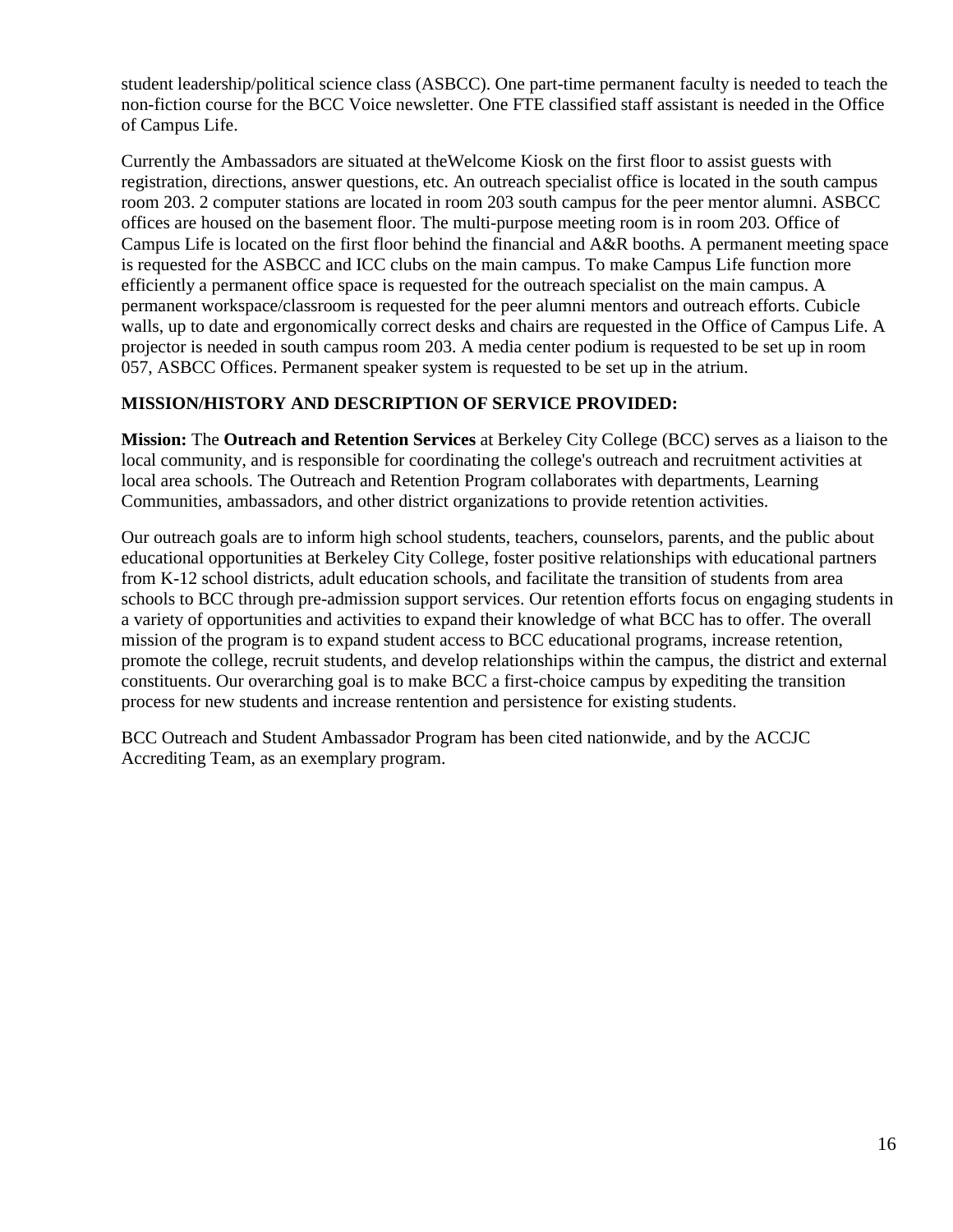In recent years, both the number of student ambassadors and the number of the community events and K-12 schools have been increased significantly.

**History:** On March 1, 1976, the Peralta Community College District Board approved Policy 4.45 stating, "Student activities are recognized by the District as an integral part of a community college's total program. The President of each college is authorized to provide adequate facilities, to allow time for individuals and groups to participate in such activities during their regular schedules, and to provide staff assistance for planning and supervision of these activities."

**Description of Program and Services:** Over the last three years, over 11,000 students (unduplicated headcounts) enrolled at BCC annually, while student body continues to be diversified. Student Activities, which includes the Associated Students of Berkeley City College (ASBCC) and campus clubs, is the cradle for campus life programming. It is an information and resource center as well as the hub for student leadership, community service and recreational and cultural programming.

Information regarding ASBCC and student clubs can be found at

http://www.berkeleycitycollege.edu/wp/asbcc/.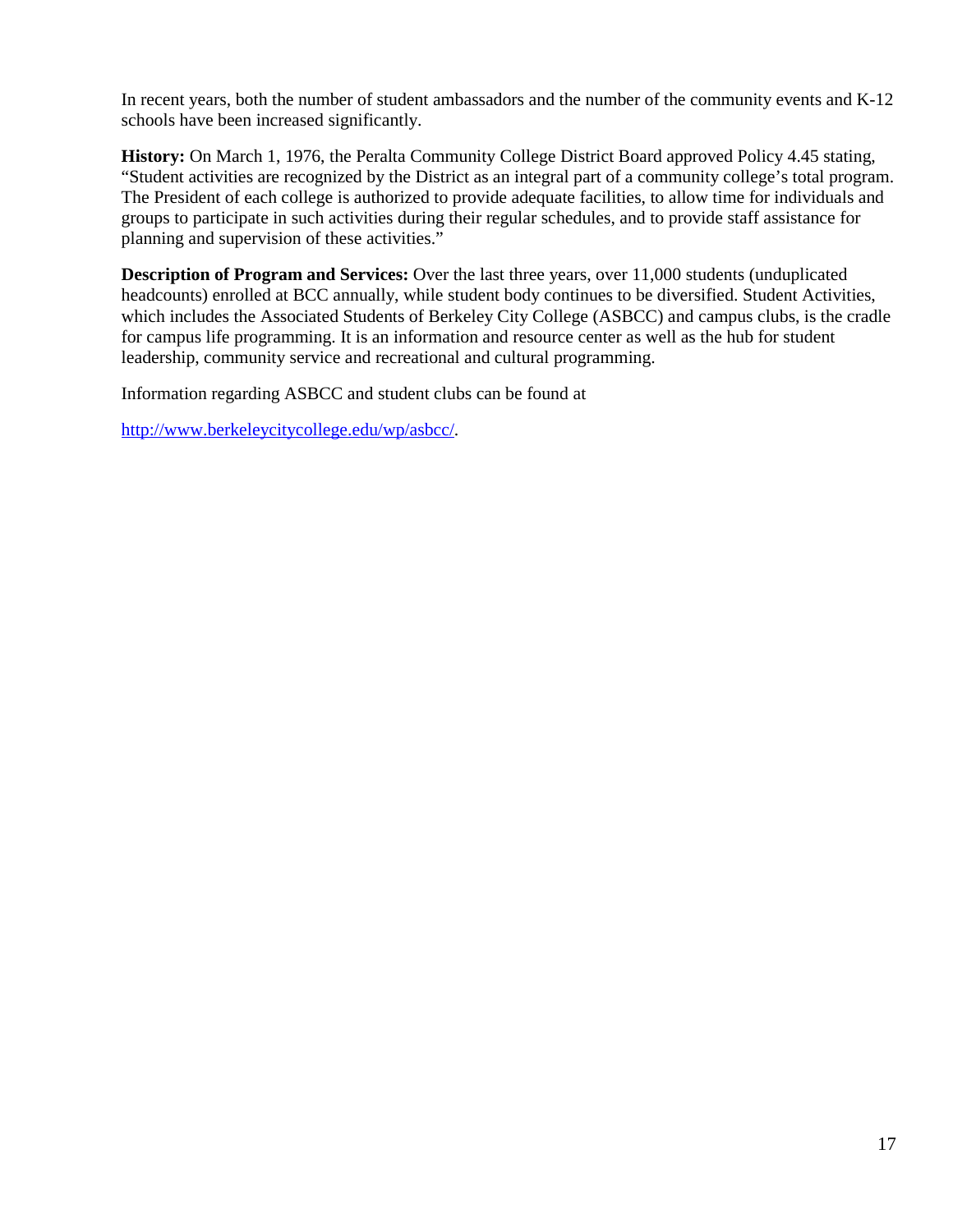### **Student Learning Outcomes (SLOs):**

### **SLO/SAO/PLO Mapping to Institutional Learning Outcomes (ILOs)**

*ILO: Information Competency* 

Incoming Freshman will understand more about program and services available at BCC

and consider using some programs and services, e.g., DSPS, EOPS, PACE, library, to help students meeting their educational goals

### *ILO: Communication and Critical Thinking*

SLO: Student organization leaders, in collaboration with their respective organization members, student government and/or campus departments, will plan, develop and implement meaningful student activities that promote and educate the community of the clubs' mission.

### **II. ASSESSMENT, EVALUATION AND PLANNING**

#### **Quantitative Assessments:**

#### SERVICE AREA OUTCOMES:

1. PROMOTE STUDENT LEADERSHIP: Student leaders, in collaboration with their respective organization members such as student government, clubs and/or campus departments will plan, develop and implement meaningful student activities that promote and educate the community of the organizations' mission.

2. STUDENT ENGAGEMENT: Develop activities, events, and programs designed for the social, cultural, instructional, and leadership development of students.

Student Activities and Campus Life:

1. Outcomes: One (1) out of the seven (7) BCC Institutional Outcomes: Communication and Critical Thinking will be assessed. See Survey below.TBA

2. Participants: Student leaders and event participants

3. Assessment methods: Two surveys will be administered.

The first survey will assess the student leader's effectiveness in planning the event. This survey will sample members of the Associated Students of Berkeley City College and student organization members.

The second survey will assess the effectualness of the message of the event to the participants. The survey will sample the event participants.